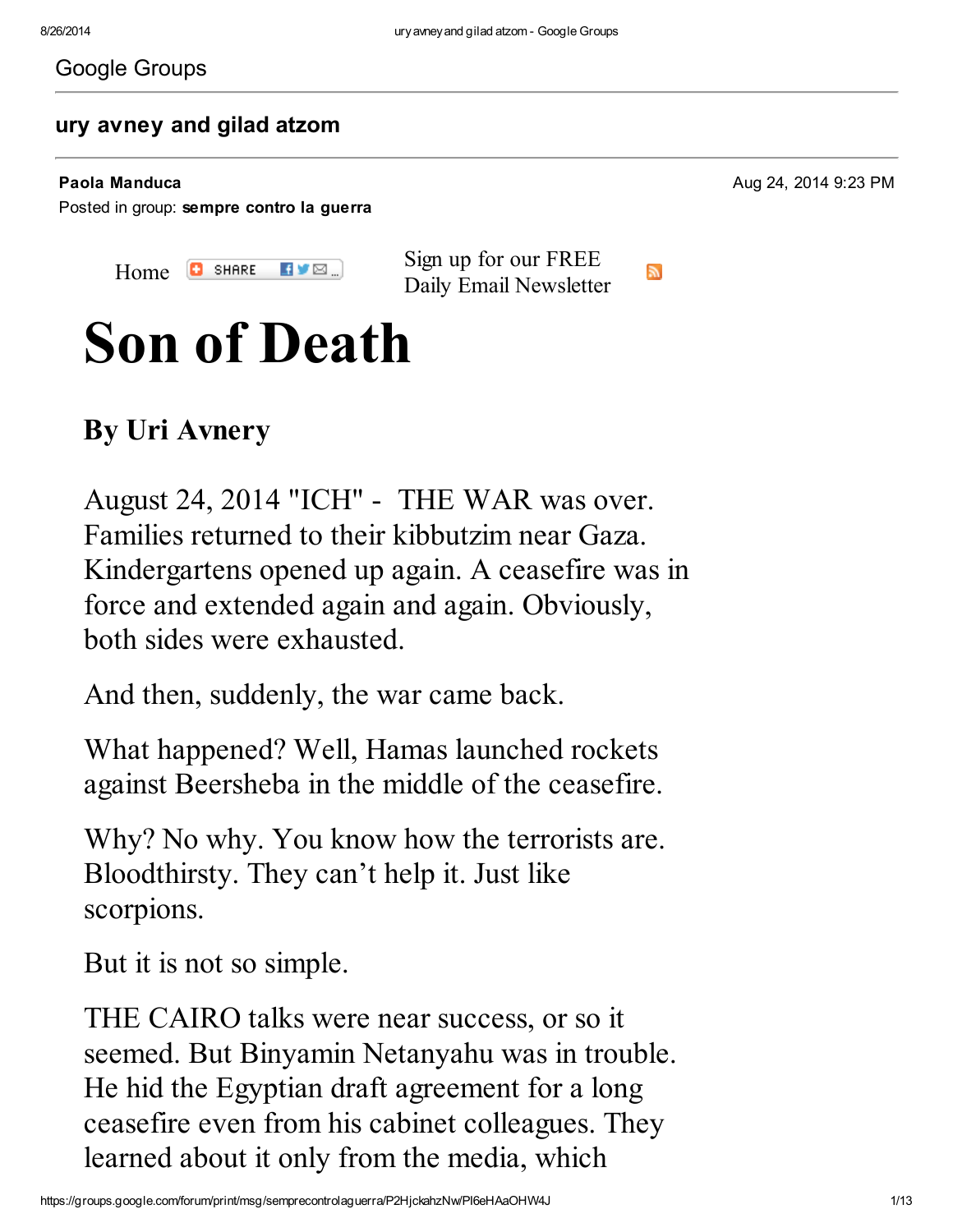disclosed it from Palestinian sources.

Apparently, the draft said that the blockade would be greatly relaxed, if not officially ended. Talks about the building of a port and airport were to start within a month.

What? What did Israel get out of this? After all the shooting and killing, with 64 Israeli soldiers dead, after all the grandiose speeches about our resounding victory, was that all? No wonder Netanyahu tried to hide the document.

The Israeli delegation was called home without signing. The exasperated Egyptian mediators got another 24 hour extension of the ceasefire. It was to expire at midnight on Tuesday, but everybody on both sides expected it to be extended again and again. And then it happened.

At about 16.00 hours, three rockets were fired at Beersheba and fell into open spaces. No warning sirens. Curiously enough, Hamas denied having launched them, and no other Palestinian organization took responsibility. This was strange. After every previous launching from Gaza, some Palestinian organization has always proudly claimed credit.

As usual, Israeli airplanes promptly started to retaliate and bombed buildings in the Gaza Strip. As usual, rockets rained down on Israel. (I heard the interceptions in Tel Aviv).

BUSINESS AS usual? Not quite.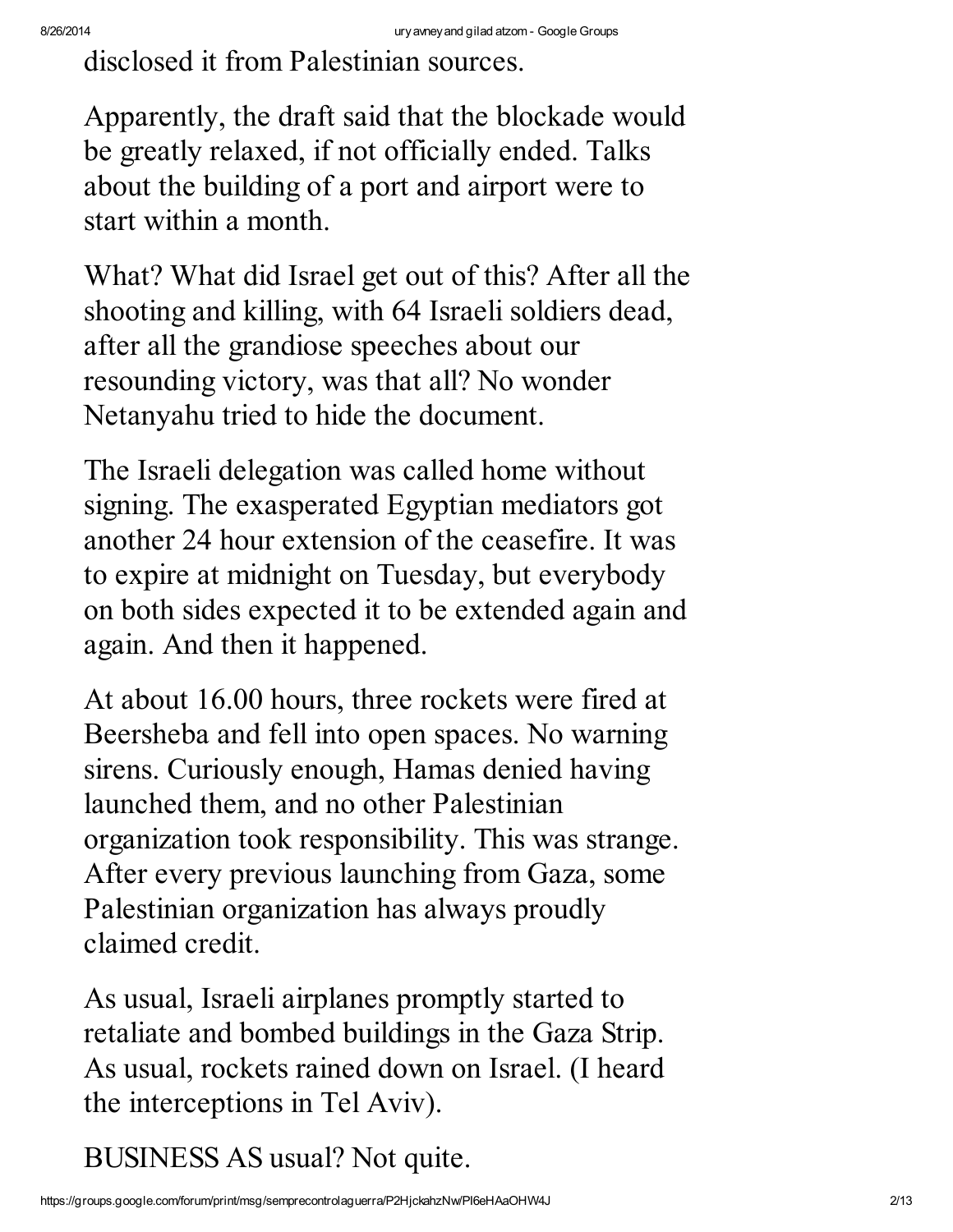First it became known that an hour before the rockets came in, the Israeli population near Gaza was warned by the army to prepare their shelters and "safe spaces".

Then it appeared that the first Gaza building hit belonged to the family of a Hamas military commander. Three people were killed, among them a baby and his mother.

And then the news spread: It was the family of Mohammed Deif, the commander of the Izz al-Din al-Qassam Brigades, the military wing of Hamas. (Qassam was a Palestinian hero, the first rebel against British rule in Palestine in the 1930s. He was hunted down and killed by the British.) Among those killed this Tuesday were Deif's wife and baby son. But it seems that Deif himself was not there.

That in itself is no wonder. Deif has survived at least four attempts to assassinate him. He has lost an eye and several limbs, but always came out alive.

All around him, his successive commanders, political and military peers and subordinates, dozens of them, have been assassinated throughout the years. But he has led a charmed life.

Now he heads the Israeli hit list, the most wanted and hunted Palestinian activist. He is the No. 1 "Son of Death" , a rather biblical appellation used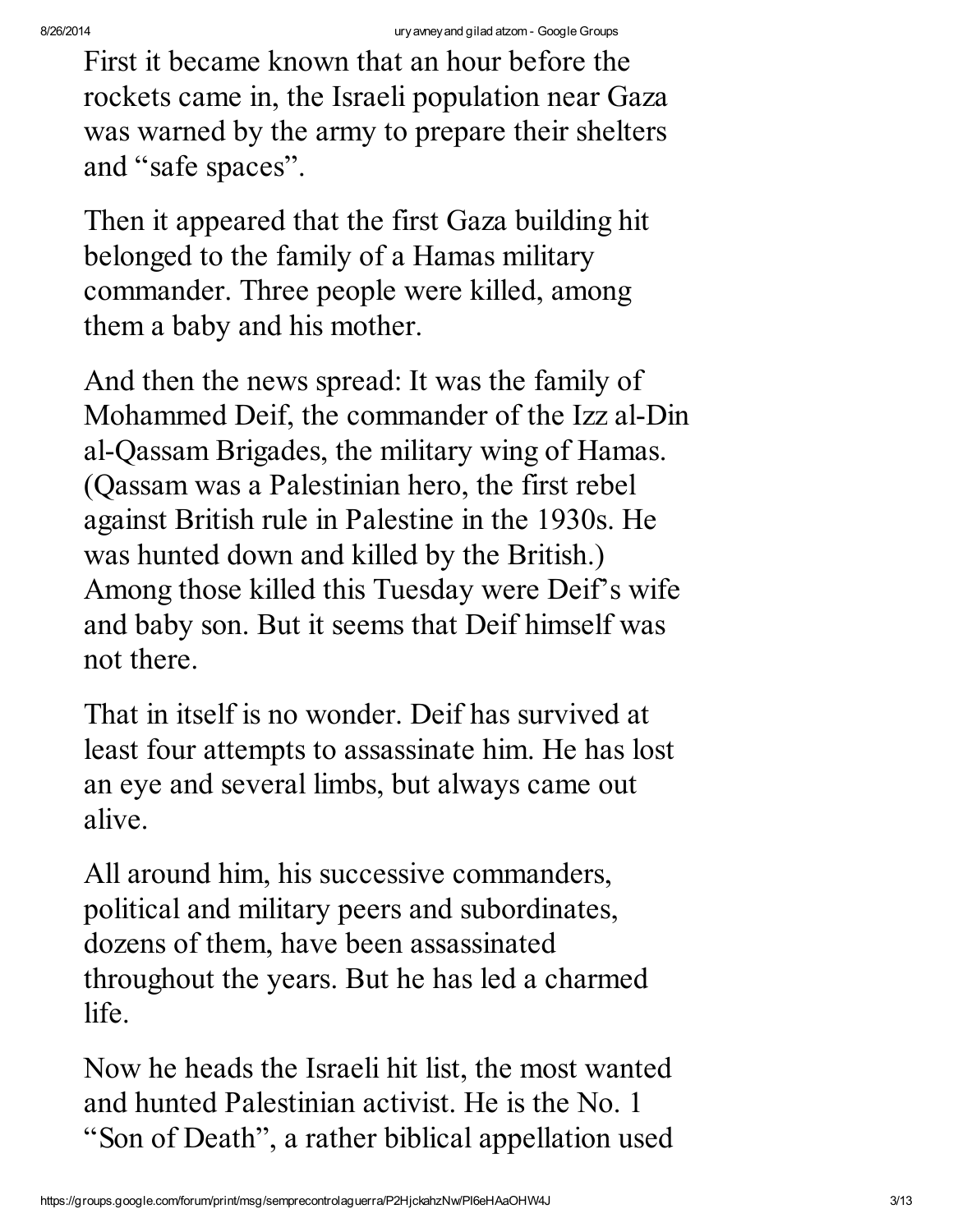in Israel for those marked for assassination.

Like most inhabitants of the Gaza Strip, Deif is a child of refugees from Israel. His family comes from the village Kawkaba, now in Israel, not far from Gaza. I passed through it in the 1948 war, before it was razed to the ground.

For the Israeli Security Service, he is a prize for which it is well worth breaking the ceasefire and reigniting the war.

FOR MANY security agencies around the world, including the American and the Russian, assassination is a sport and an art.

Israel claims to hold the gold medal.

An assassination is a complicated operation. It requires a lot of time, expertise, patience and luck. The operators have to recruit informers near the victim, install electronic devices, obtain precise information about his every movement, execute their design within minutes once the opportunity presents itself.

Because of this, there is no time for confirmation from above. Perhaps the Security Service (usually called Shin Bet) got permission from Netanyahu, its sole political chief, perhaps not.

They obviously were informed that Deif was visiting his family. That was a golden opportunity. For months, indeed for years, Deif has been living underground, in the literal sense – somewhere in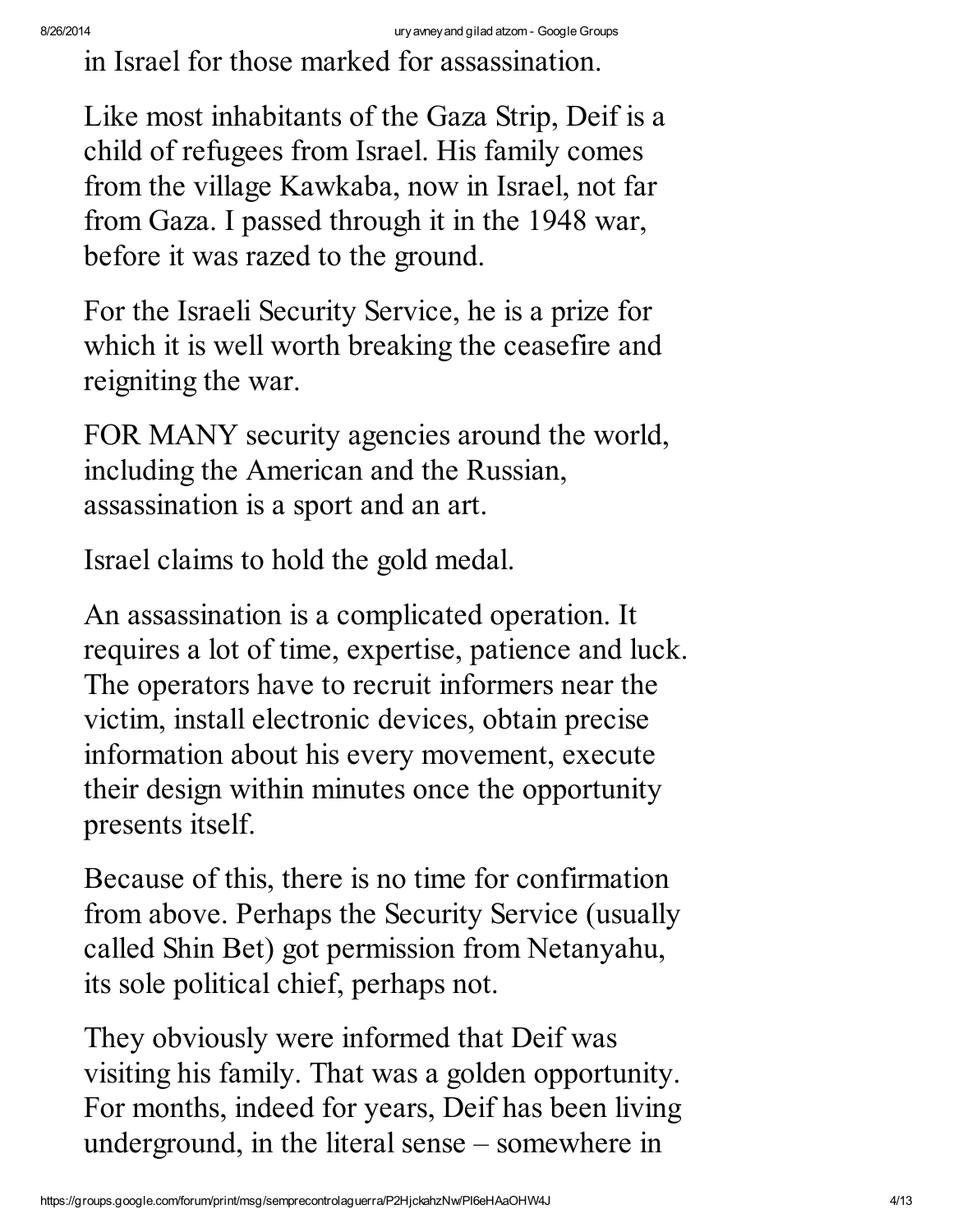the maze of tunnels his men had dug beneath the Strip. He was never sighted.

Since the beginning of this war, all the other prominent Hamas leaders have also been living under the ground. From Ismail Haniyeh down, not one of them has been seen. The unlimited command of the air by Israeli planes and drones makes this advisable. Hamas has no anti-air weapons.

It seems to me highly unlikely that Deif would risk his life by visiting his family. But Shin Bet obviously got a lead and believed it. The three strange rockets fired on Beersheba provided the pretext for breaking the ceasefire, and so the war started again.

Real aficionados of the art of assassination are not very interested in the political or military consequences of their actions. "Art for art's sake".

A propos, the last Gaza war, two years ago, started the same way. The Israeli army assassinated the de-facto al-Qassam leader, Ahmed Jaabari. The ensuing war with its many hundreds of dead was just collateral damage.

Jaabari was at the time filling in for Deif, who was convalescing in Cairo.

ALL THIS is, of course, much too complicated for American and European diplomats. They like simple stories.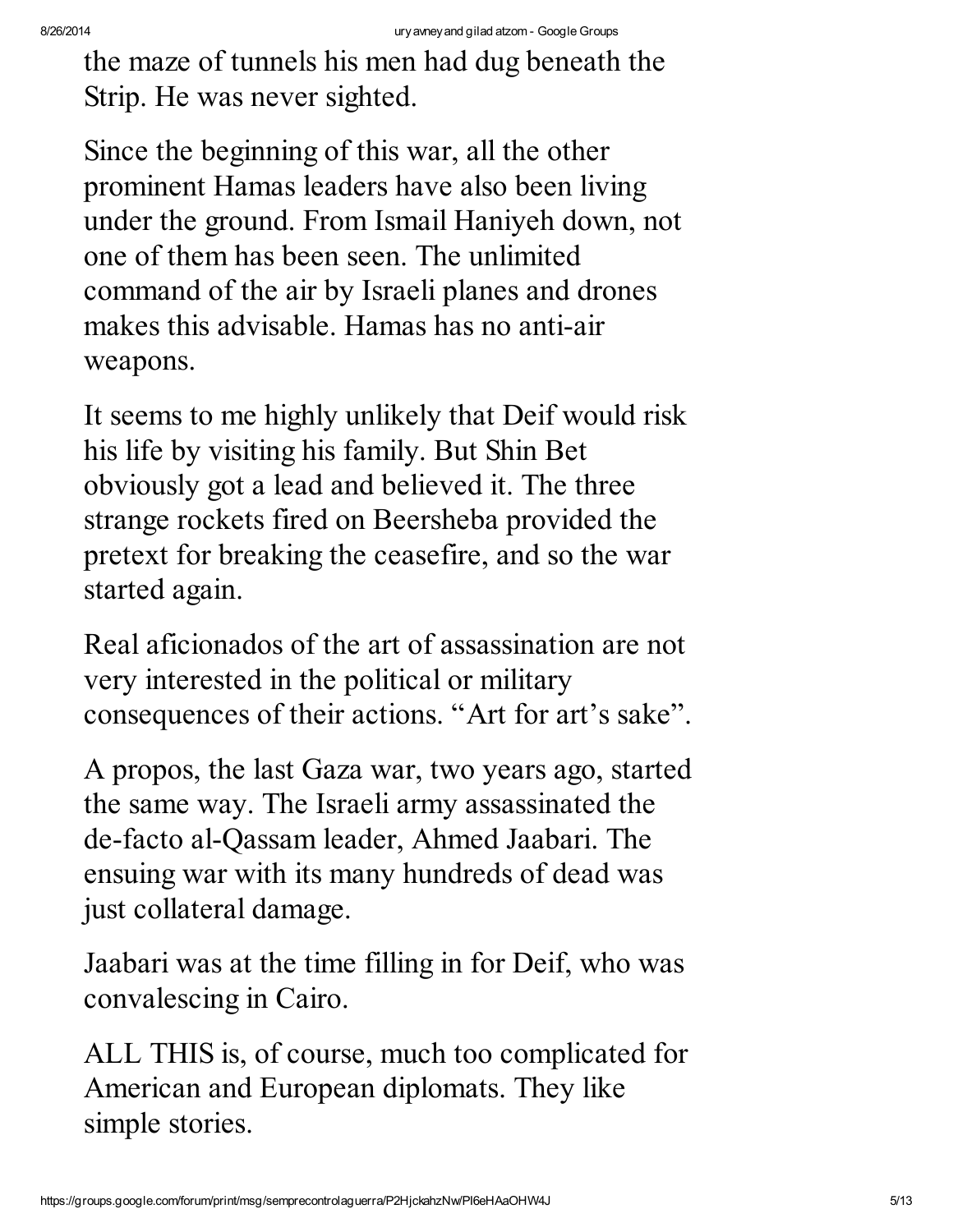The White House immediately reacted to the resumption of hostilities by condemning the Hamas launching of rockets and reaffirming that "Israel has a right to defend itself". The Western media parroted this line.

For Netanyahu, whether he knew in advance of the assassination attempt or not, it was a way out of a dilemma. He was in the unfortunate position of many leaders in history who start a war and do not know how to get out of it.

In a war, a leader makes grandiloquent speeches, promises victory and bountiful achievements. These promises seldom come true. (If they do, like in Versailles 1919, that may be even worse.)

Netanyahu is a gifted marketing man, if nothing else. He promised a lot, and the people believed him and gave him a 77% rating. The Egyptian draft proposal for a permanent ceasefire, though markedly pro-Israel, fell far short of a victory for Israel. It only confirmed that the war ended in a draw. Netanyahu's own cabinet was rebellious, public opinion was souring perceptibly. The resumption of the war got him out of this hole.

But what now?

BOMBING THE Gaza population draws more and more criticism from world public opinion. It also has lost its appeal in Israel. The maxim "Let's bomb them until they stop hating us" obviously does not work.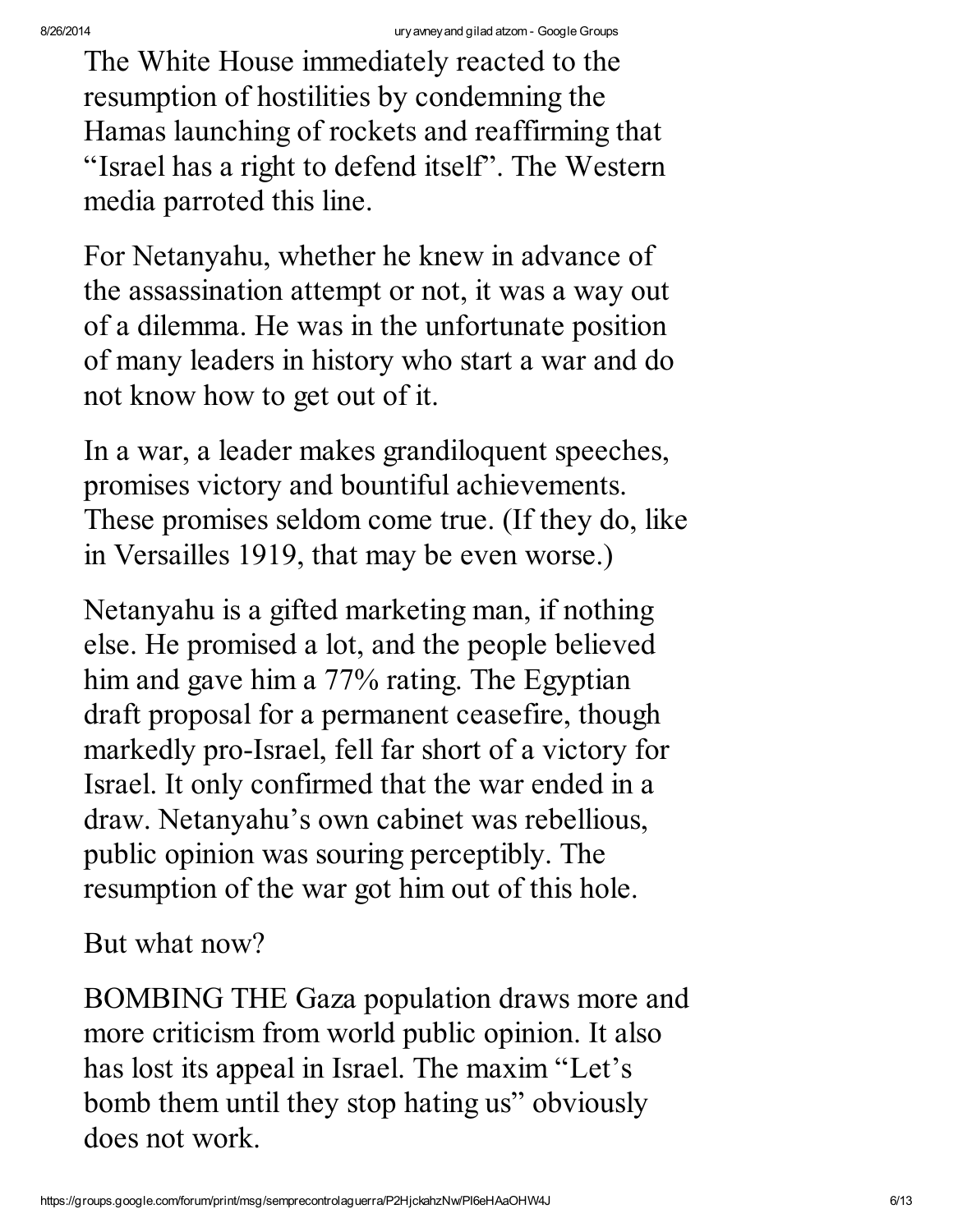The alternative is to enter the Gaza Strip and occupy it completely, so that even Deif and his men have to come up to the surface to be assassinated. But that is a dangerous proposition.

When I was a soldier in the 1948 war, we were taught never to get into a situation which leaves the enemy no way out. In such a case, he will fight to the end, causing many casualties.

There is no way out of the Gaza Strip. If the Israeli army is sent to conquer the entire Strip, the fighting will be ferocious, causing hundreds of Israeli and thousands of Palestinian dead and injured, and untold destruction. The Prime Minister will be one of the political victims.

Netanyahu is fully aware of that. He doesn't want it. But what else can he do? One can almost pity the man.

He can of course, order the army to occupy only parts of the Strip, a village here, a town there. But that will also spread death and destruction, to no manifest gain. In the end, public discontent will be the same.

Hamas threatened this week to open "the gates of hell" for us. This hardly affects the inhabitants of Tel Aviv, but for the villages and towns near Gaza this is really hell. Casualties are few, but fear is devastating. Families with children leave en masse. When calm returns, they try to go home, but then the next rockets drive them away again.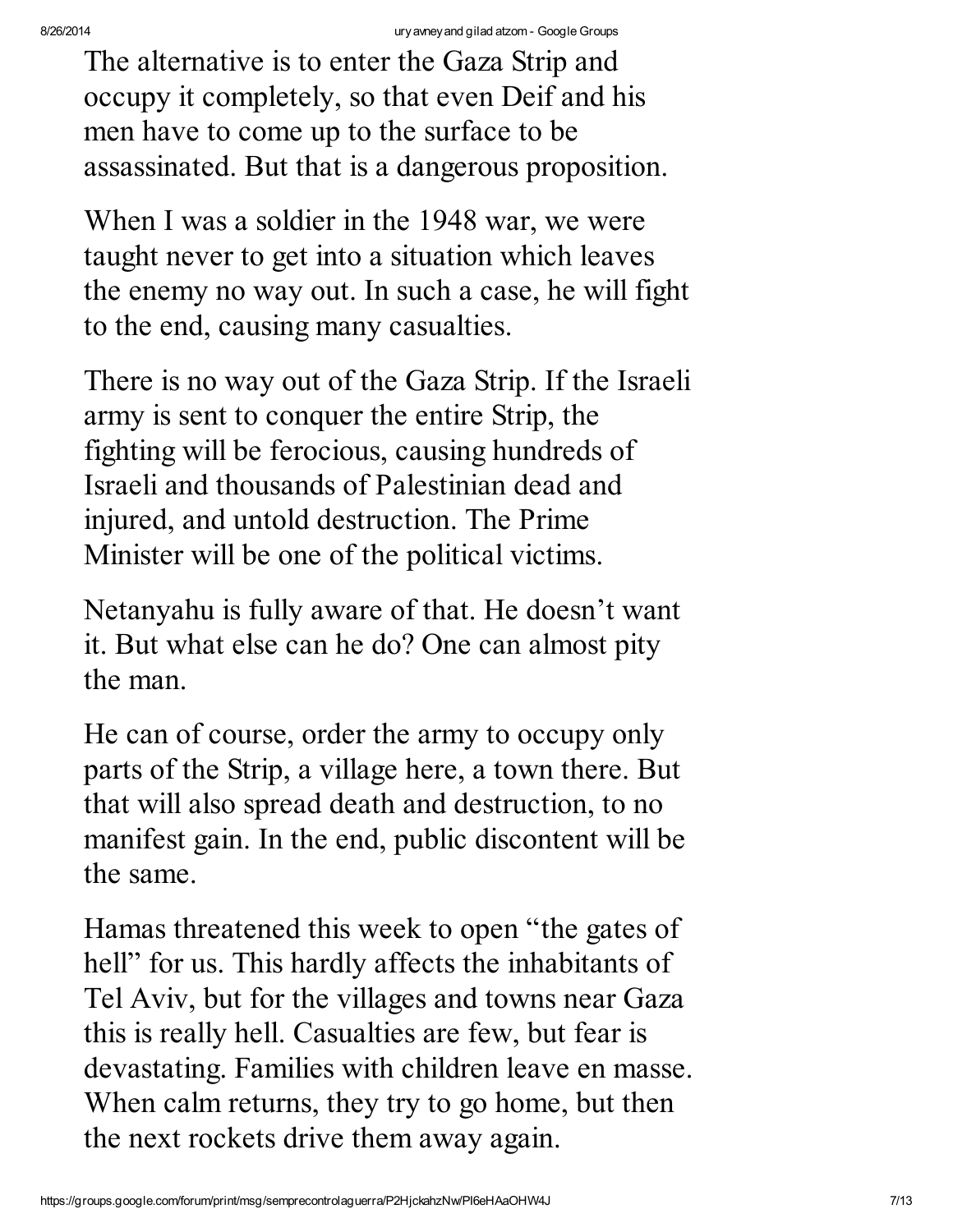Their plight evokes a very strong emotional response throughout the country. No politician can ignore it. Least of all the Prime Minister. He needs to end the war. He also needs a clear image of victory. But how to achieve this?

The Egyptian dictator tries to help. So does Barack Obama, though he is furious with Netanyahu and hates his guts. So does Mahmoud Abbas, who is afraid of a Hamas victory.

But as of now, the man who has the final decision is the Son of Death, Mohammed Deif, if he is alive and kicking. If not, his successor.

If he is alive, the assassination of his wife and baby son may not have made him gentler and more peaceable*.*

*Uri Avnery is peace activist, journalist, writer, founding member, Gush [Shalom](http://zope.gush-shalom.org/index_en.html) (peace bloc), independent peace movement (1993) former publisher and editor-in-chief, Haolam Hazeh news magazine (1950-1990) former member of the Knesset (three terms: 1965-1969, 1969-1973, 1979-1981) founding member, Israeli Council for Israeli-Palestinian Peace (1975). He is famous for crossing the lines during the Battle of Beirut to meet Yassir Arafat on 3 July 1982, the first time the Palestinian leader ever met with an Israeli.*

# Gaza, Essentialism and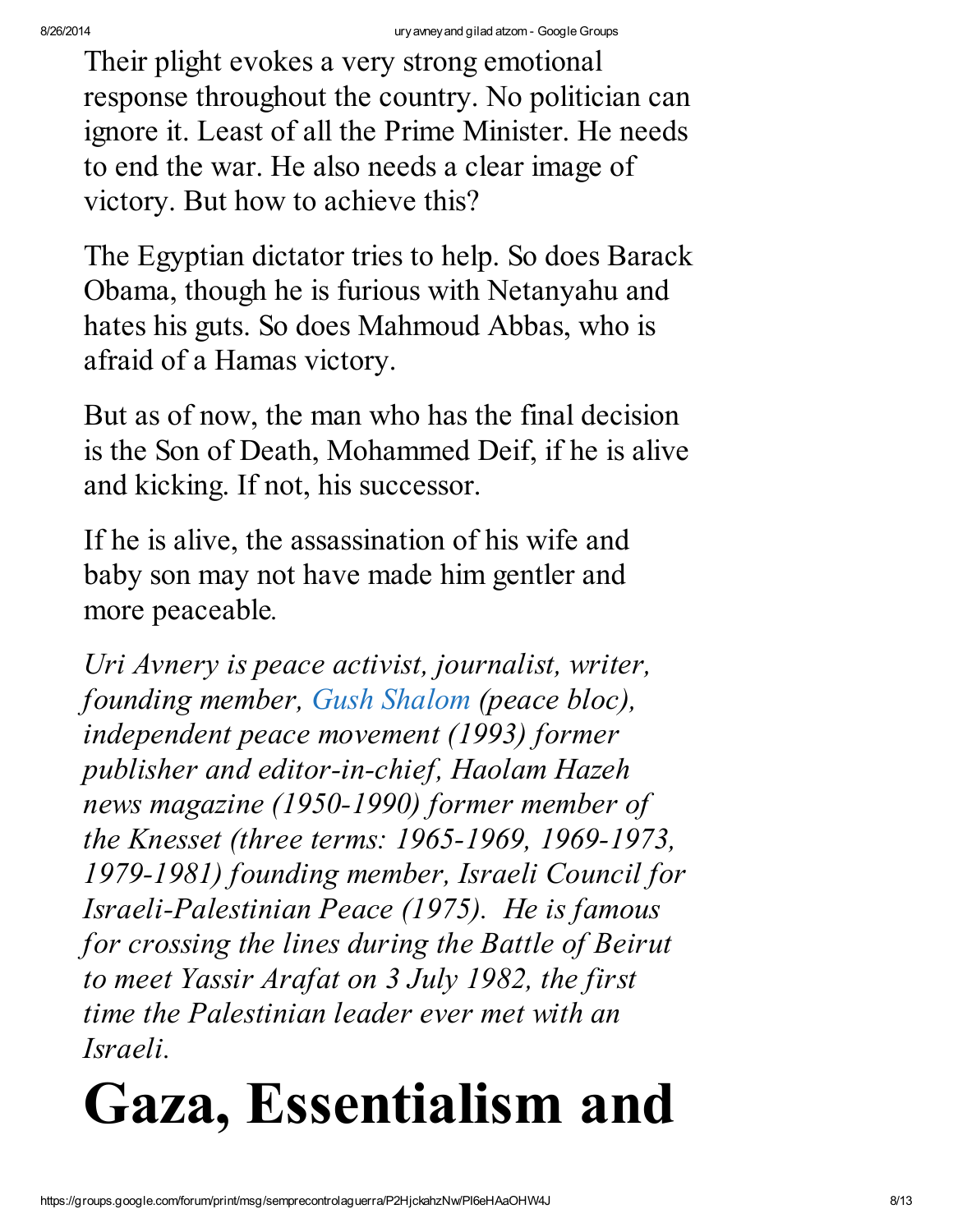# Jewish History

### By Gilad Atzmon

### *Gilad Atzmon Interviewed by Alimuddin Usmani for Egalite [Reconciliation](http://www.egaliteetreconciliation.fr/Entretien-avec-Gilad-Atzmon-sur-la-politique-israelienne-et-les-Etats-Unis-27394.html)*

August 24, 2014 ["ICH](http://www.informationclearinghouse.info/)" - Alimuddin Usmani: As I write to you, the ceasefire has, once again, collapsed between Israel and Palestinian fighters in Gaza. In its attempt to kill Hamas armed wing leader, Mohammed Deif, the IDF failed, and instead killed his wife and infant son.

It is increasingly clear that Israel is stuck in this conflict and doesn't know how to end it. You were the first to say that Israel [was"desperate](http://www.gilad.co.uk/writings/once-again-israel-is-defeated.html) for a break in the violence."

### How were you able to predict this outcome when most analysts failed?

Gilad Atzmon: Unlike the Jewish 'progressive' commentators who have dominated the Palestinian solidarity discourse for about two decades, I am a reactionary essentialist. I believe that events in history and politics become meaningful only when analyzed within an rigorous essentialist context. Righteous progressive Jews suffocate the discourse with tons of anecdotal details in order to conceal the Jewish ideology at the core of the crimes committed by the Jewish State and the Lobby. I firmly believe that every Israeli and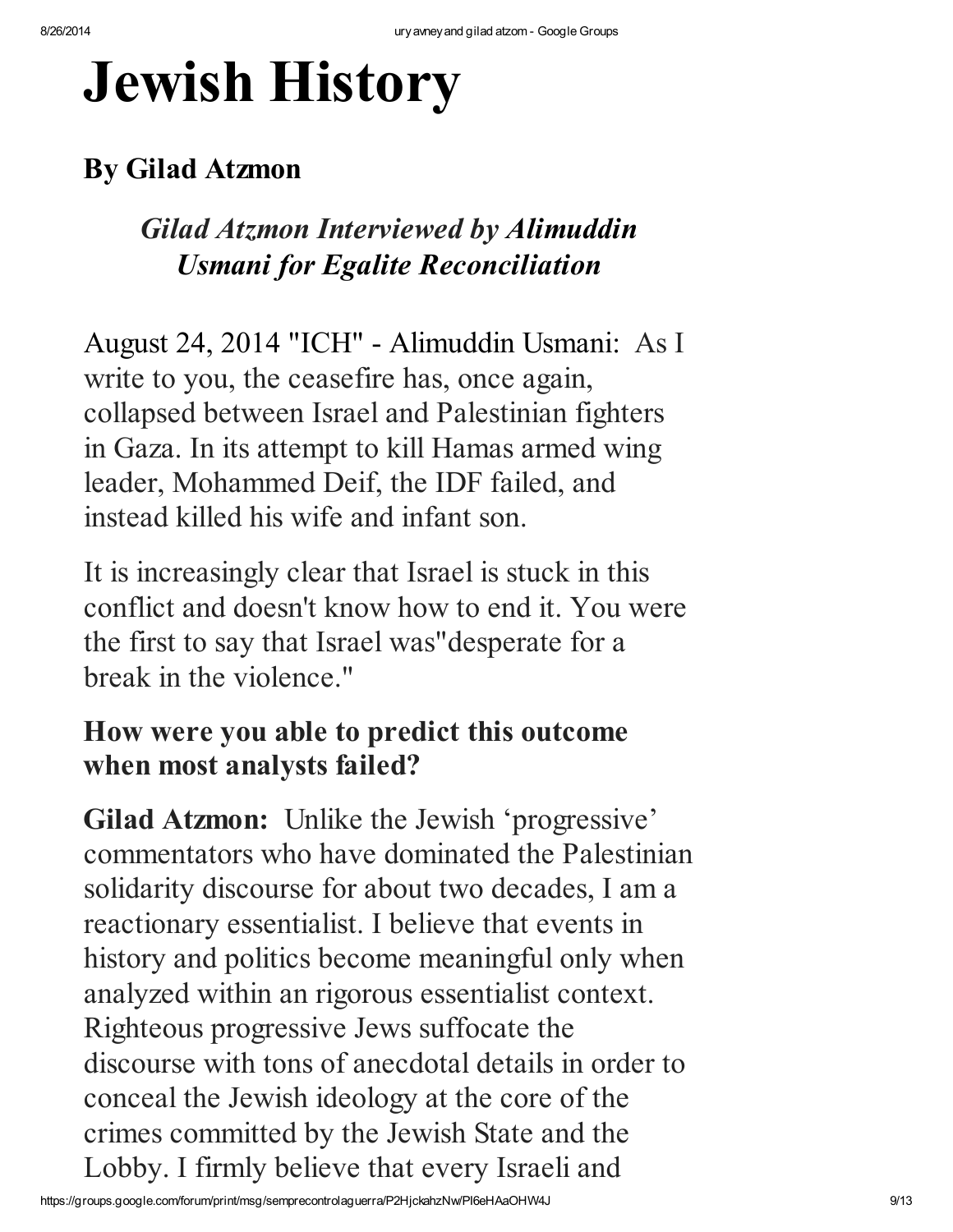Jewish collective political activity from AIPAC to Mondoweiss can be understood within the framework of Jewish culture, ideology and heritage.

By now I am not a lone voice anymore. Many scholars and commentators detect the obvious spin at the heart of the Jewish progressive discourse. The Jewish State openly proclaims its commitment to Jewishness, Jewish values and heritage, making the Jewish progressive attempt to prevent an understanding of Israeli crime and Jewish lobbying within the context of Jewish culture, ideology and heritage almost amusing.

As an essentialist it is clear that Israeli barbarism, the Nakba, the Holodomor, the Zio-driven neocon movement and even the crimes committed by the Yiddish speaking International Brigade at the time of the Spanish Civil war must be examined in the light of Jewish goy hatred, Jewish supremacy and the unique sense of Jewish righteousness inextricably intertwined with Jewish self-love.

Once Israeli politics are viewed within the framework of Jewishness, every Israeli war crime and cabinet decision is predictable.

Moreover, if self-destruction and the Shoah are embedded within Jewish cultural DNA, it is impossible to avoid the devastating conclusion that what Israel is doing in publicly targeting a helpless civilian population is a repetition of the way in which Jews have managed to bring total disasters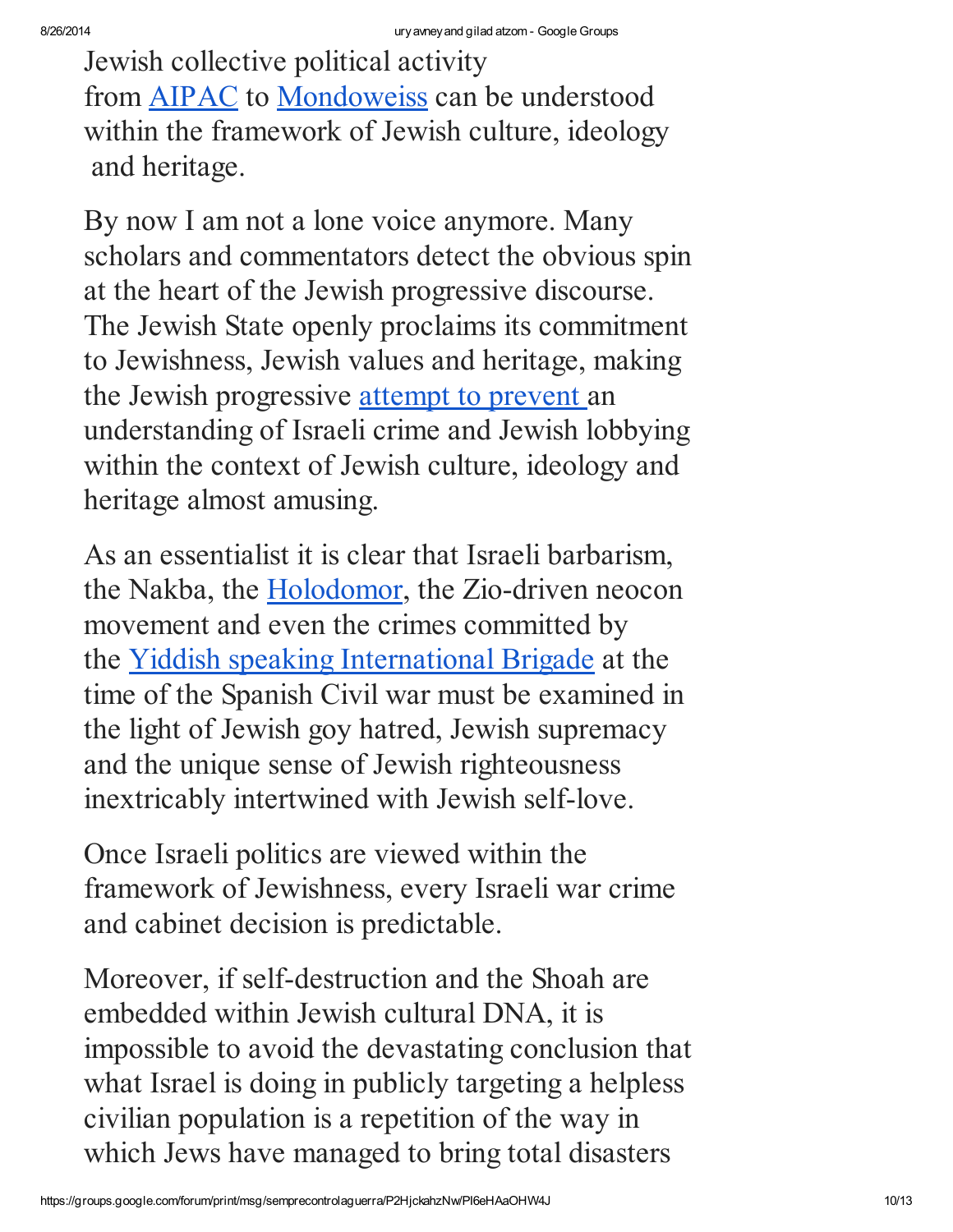upon themselves.

Two months ago, Jewish Theologian Marc Ellis published a book on Jewish prophecy. Ellis wrote, "like the ancient prophets Atzmon exposes Jews. At the same time, Atzmon believes that the Bible, from which the prophets spring, is bogus….Atzmon provides no hiding place for Jews anywhere." (Future of the Prophetic, Marc H. Ellis p 332). I was obviously flattered by Ellis equating me with Moses and Ezekiel and casting me as the contemporary Jewish prophet. But I felt the need to correct Ellis- it is my essentialism and philosophical approach that helps me to grasp and predict Israeli behaviour and political conduct. Sadly, I have no supernatural prophetic abilities.

The take home message is clear. If Israel defines itself as the Jewish State, we should accept its own definition. Once we do that, the entire machinery of Jewish collective action reveals itself. Israel and its Jewish lobby are transparent, predictable and consistent with the Book of Esther. Less obviously, but just as consistently, the Jewish Left, including George Soros and his ilk, are revealed as a deliberately deceptive but transparent form of controlled opposition.

Alimuddin Usmani: Recently the US halted the transfer of Hellfire missiles to Israel. Is the US rethinking its relationship with Israel and understanding that the Jewish State is not a strategic asset anymore?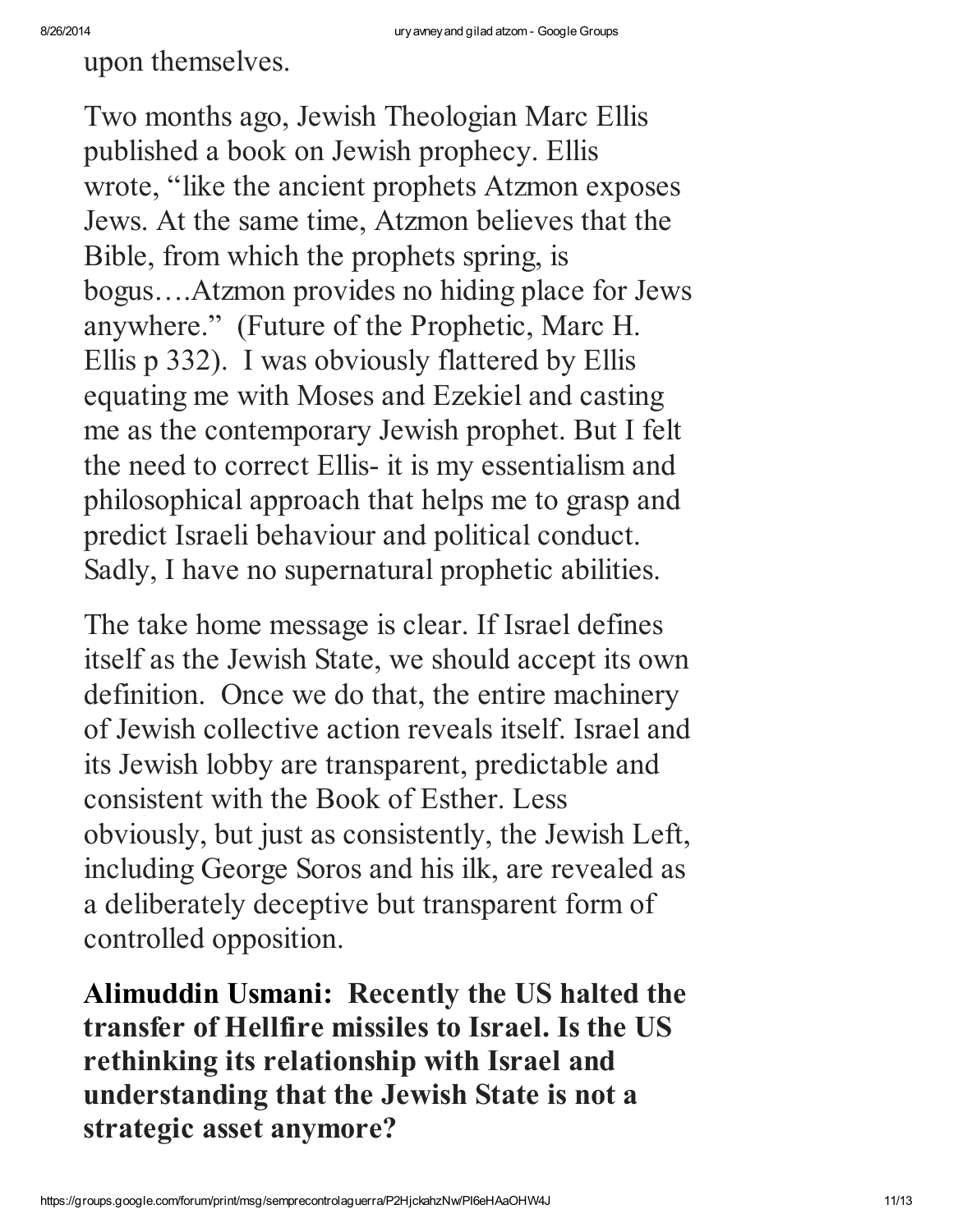Gilad Atzmon: America realized a while ago that Israel is not a strategic asset. Dependence on Middle East oil is decreasing and the Pentagon knows by now that the chances that America will ever use Israel as a runway for its Air Force are nonexistent.

And yet, the Jewish Lobby is still the most significant political power in Washington, and to a certain extent, still dominates US foreign policy. In the last four decades, Israel and the Jewish lobby have invested an enormous effort aimed at dominating American politics. By now, they have pretty much achieved domination, only to discover that once again they 'won the battle but lost the war.' By the time Washington became an Israeli colony, America lost its prime position as a peace broker. And again, an essentialist perspective sheds light on the role of the Jewish elite in this endeavor.

America is not the first or second super power to be brought down by Jewish power. It is just the latest in a long line. America would love to emancipate itself, but in order to do so, it must first seal the hole in its system that allows a foreign lobby to dominate its policy.

Alimuddin Usmani: During the demonstrations in Paris against the Israeli war we saw the emergence of a group called "Gaza firm." Some [analysts](http://www.egaliteetreconciliation.fr/Gaza-Firm-enfin-une-Ligue-de-defense-goy-26782.html) believe that they are a kind of 'Goyim defense league.' What is your analysis of this new phenomenon?